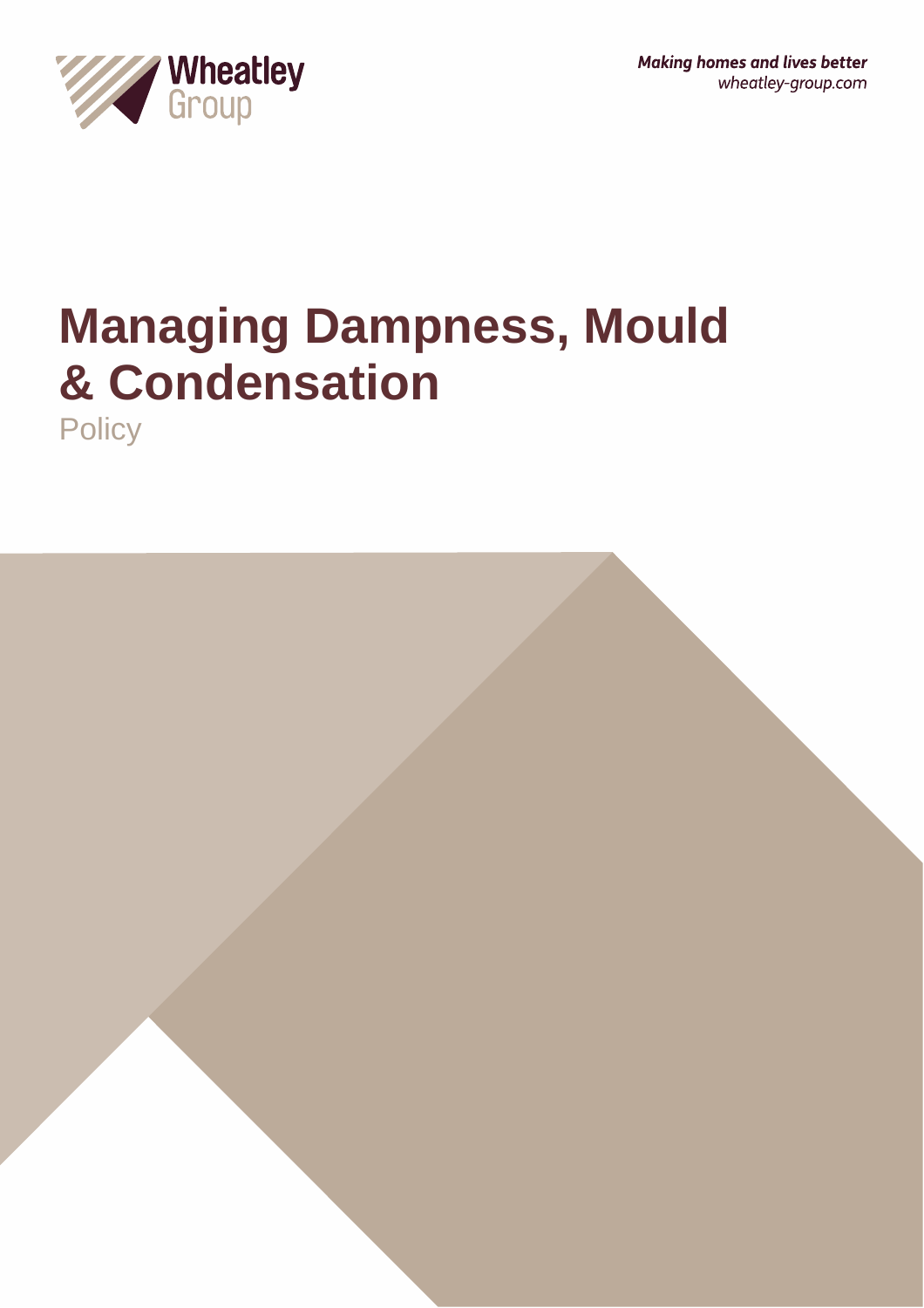# **Contents**

- 1. Purpose
- 2. Scope
- 3. Our Approach to Managing Dampness, Mould & Condensation
- 4. Policy Background Legislation and Statutory/Regulatory Requirements
- 5. Procedure / Process
- 6. Monitoring & Compliance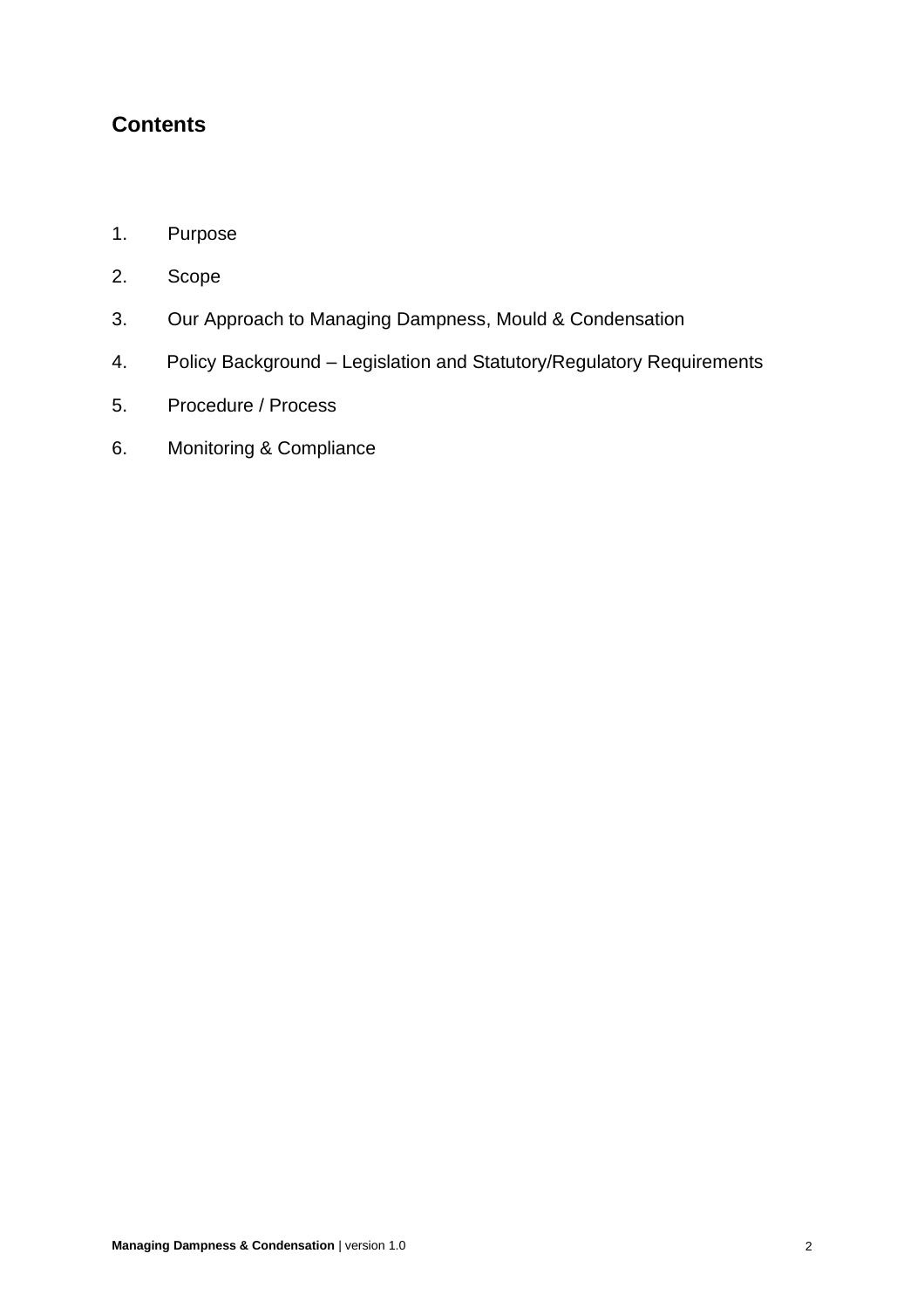## **1. Purpose**

- 1.1. Estimates in the UK are that between 10-50% of homes are affected by damp. Social Housing and low-income communities where there is often overcrowding, a lack of appropriate heating, ventilation and insulation, can experience a substantially higher proportion of damp and mould than the national average.
- 1.2. We want to ensure that our customers have warm, safe and healthy homes to live in. We have identified that some customers and parts of our stock portfolio can be more susceptible to condensation and possible damp related issues.
- 1.3. A more purposeful approach to the prevention, treatment and remediation of these issues will benefit our customers. Going forward our tools will include better data, improved reporting and identification of mould, condensation and dampness, end-to-end customer service with better joined up advice, guidance and support, and preventative technology systems.

## **2. Scope**

2.1. The policy applies to Wheatley Group employees, contractors and stakeholders

#### **3. Our Approach to Managing Dampness, Mould and Condensation**

We commit to:

- 3.1. Provide and maintain a comfortable, warm and healthy home, free from damp, mould or disrepair for our customers.
- 3.2. Recognise that having mould issues in a home can be distressing for our customers and ensure we are supportive in our approach.
- 3.3. Work in partnership with residents to resolve and understand how to reduce condensation, damp and mould issues.
- 3.4. Make sure the fabric of our homes is protected from deterioration and damage resulting from, or contributing to, damp and mould.
- 3.5. Undertake responsive repairs to alleviate damp are carried out as quickly and efficiently as possible to minimise damage to the fabric, fixtures and fittings of the property.
- 3.6. Know our stock and the archetype of properties and components that have a higher likelihood to suffer from damp and mould.
- 3.7. Minimise the number and impact of complaints
- 3.8. Plan resources to respond to higher demand. For example, during the winter months.